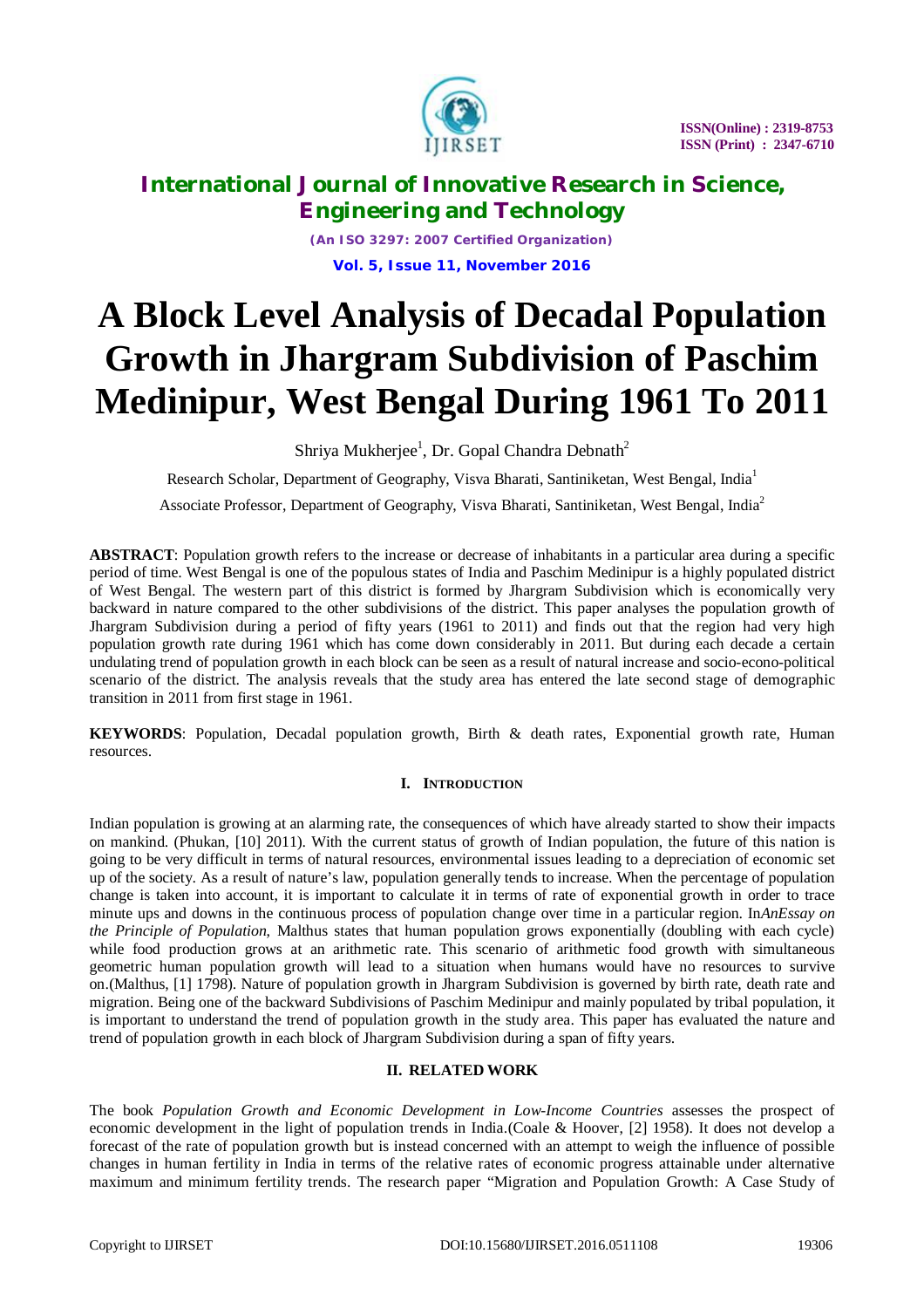

*(An ISO 3297: 2007 Certified Organization)*

**Vol. 5, Issue 11, November 2016**

Assam" by Bandana Chowdhury states that The tremendous influx of migrants into Assam has left it grappling with the massive problem of population explosion and has put enormous pressure on the socio-economic infrastructure of the state. A change in the demographic pattern in a country is an obvious resultant effect of migration, but if the change is significantly high in a short span of time it is bound to cause a serious socio-economic problem for the country experiencing this phenomenon. The paper focuses on the changing demographic structure of Assam in the context of sustained and large scale migration. Besides it estimates the impact of in-migration and immigration on population growth in Assam. Empirical evidence prompts the paper to conclude that the population in Assam is significantly affected by the intra-state and international migration, but not by the inter-state migrants. Besides evidence reveal that the population in Assam is significantly affected by immigration from Bangladesh and Nepal, but not from Bhutan. (Chowdhury, [3] 2013).The doctoral thesis "Population Characteristics and its Impact On Socio – Economic Development Of Ahmadnagar District"-A Geographical Analysis" by Dhanwate Kishor Gajanan highlighted the major characteristics of population and the impact of its on socio-economic development with special reference to the geographical region of the Ahmadnagar district which is located in the state Maharashtra. Having recorded 4040642 population in 2001 the study area invited the attention of the researcher to study the various pattern and the distribution of population on the basis of growth, distribution, composition, occupation and other major and minor components of population. (Gajanan, [4] 2013).Rapid growth of population over the past hundred years results from the gap between birth and death rate. Population growth becomes a threat to socio-economic well-being of human beings, and is more vulnerable where the group is already socio-economically underprivileged. Tough population growth has its positive impact on economic development. West Bengal occupies the third position among states of the country in terms of Muslim population.Muslims are not uniformly distributed in all districts of the state. Moreover, Muslims of West Bengal are largely rural community in comparison to their coreligionists in other parts of the country. This means that Muslims of West Bengal are less urbanized. Lower literacy rate and educational attainment is the overall characteristic of the Muslim in India in general and Muslims of West Bengal in particular.(Mainuddin, [5] 2010).It has been well accepted that if the amount of resource available within a country does not feed its total inhabitants due to excessive population in comparison to existing resource, quality of life of individual and socio-economy of that area collapse, which is very often found in developing nations of the world. Consequently, well-being of common people through provision of basic needs like food, clothing, shelter, education, and health is obstructed. This adversely affects the quality of life of an individual. Increasing rate of population growth brings reduction in per capita income of people by creating pressure on land, making consumer product costlier and decreasing national capital. Moreover, the increase in the population growth rate due to high fertility, low mortality and inflow of migrants prevent improved quality of life also.(Basu Roy & Das, [6] 2011).The article "Migration and Changing Poor Dynamics in a Village: A Case Study" by Harasankar Adhikari is of the view that the urbanization has been significantly created wide scope of employment opportunities through manifold service sectors. (Adhikari, [7] 2013). The mobility or migration of rural people has changed the social and economic condition of the landless labour of the rural area. In this case study migration of the young villagers of East Midnapore district of West Bengal who were from landless labour families with a little education has been noted. Their social and economic position had been remarkably changed within 3-5 years. They were capable to make their family healthy and wealthy through improved shelter, regular diet and creation of other properties.

#### **III.SCOPE & OBJECTIVES**

The objectives of this paper are-

- To identity population growth patterns in Jhargram Subdivision compared to Paschim Medinipur and India.
- To identify and analyse population growth trends in different decades from 1961 to 2011 in each block of Jhargram Subdivision.
- To analyse the reason behind any particular growth pattern prevalent in the area
- To visualise spatio temporal pattern of population change in the study area.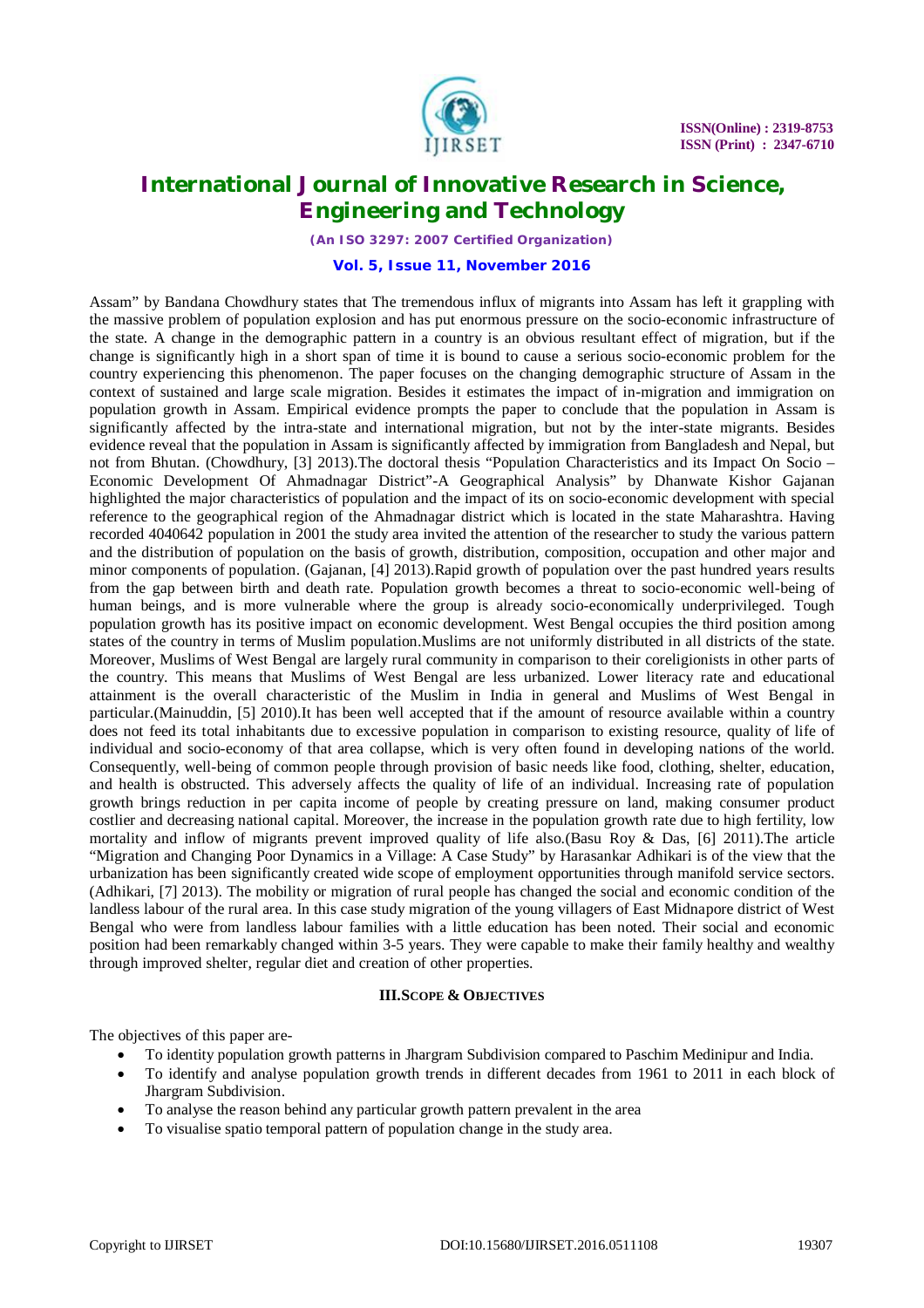

*(An ISO 3297: 2007 Certified Organization)*

**Vol. 5, Issue 11, November 2016**

#### **IV.METHODOLOGY**

The present study is done mainly with the help of secondary data. The data sets of population are collected from District Census Handbook of Medinipur and Paschim Medinipur for the year 1961, 1971, 1981, 1991, 2001 and 2011. Data sets of birth and death rates are collected from various reports from Department of Health, Government of West Bengal. Data and information on migration are collected various books and journals related to the theme.A number of books and journals have been consulted while ideating about the present study. While calculating exponential growth rate of population the following formula has been used-

 $E = \{Log (P_1/P)\} * 100$ 

Where, E= Exponential growth rate, Log= Natural logarithm,  $P_1$ = Population of succeeding year, P= Population of base year.

To present the data choropleth maps and tables are used to give an account of the spatial variation of the theme on the study area.



a. **STUDY AREA**

Fig. 1. Location map of Jhargram Subdivision.

Jhargram Subdivision is located between 22°00′ N to 22°51′06<sup>''</sup>N latitudes and 86°32′30<sup>''</sup>E to 87°14′24<sup>''</sup>E longitudes. It forms the western part of Paschim Medinipur District. Jhargram Subdivision is surrounded by Orissa and Jharkhand towards its south-western and western part, Purulia District towards its north western part, Bankura District towards its north and Medinipur Subdivision and Kharagpur Subdivision towards its eastern and south eastern part respectively. Jhargram Subdivision consists of eight Community Development Blocks, namely, Binpur-I, Binpur-II, Gopiballavpur-I, Gopiballavpur-II, Jhargram, Nayagram, Jamboni and Sankrail and Jhargram Municipality. These eight blocks contain seventy nine Gram Panchayats. The Subdivision has its head quarter at Jhargram. Jhargram Subdivision is situated among the hilly and rolling uplands of Chhotanagpur plateau and the undulating tract of Rarh Bengal. The geological formation of the area is mainly lateritic, which occupies the central as well as the southern parts of the area, while the eastern part is characterized by alluvium of Lower Ganga Plain. The general slope of the area is from north-west to east south-east. There are three rivers (Kangsabati, Subarnarekha and Dulung) which drain the Subdivision from north-west to south-east. The area is one of the drought prone areas of Paschim Medinipur District. The climate is warm humid tropical in nature and falls under Koppen's Aw type of climatic classification. The vegetation of the Subdivision is dominated by jungles consisting of Shorea robusta (Sal) or by mixed forest where species of Alagia, Schleichera, Schrebera, Terminalia and similar trees with many shrubs and climbers are found.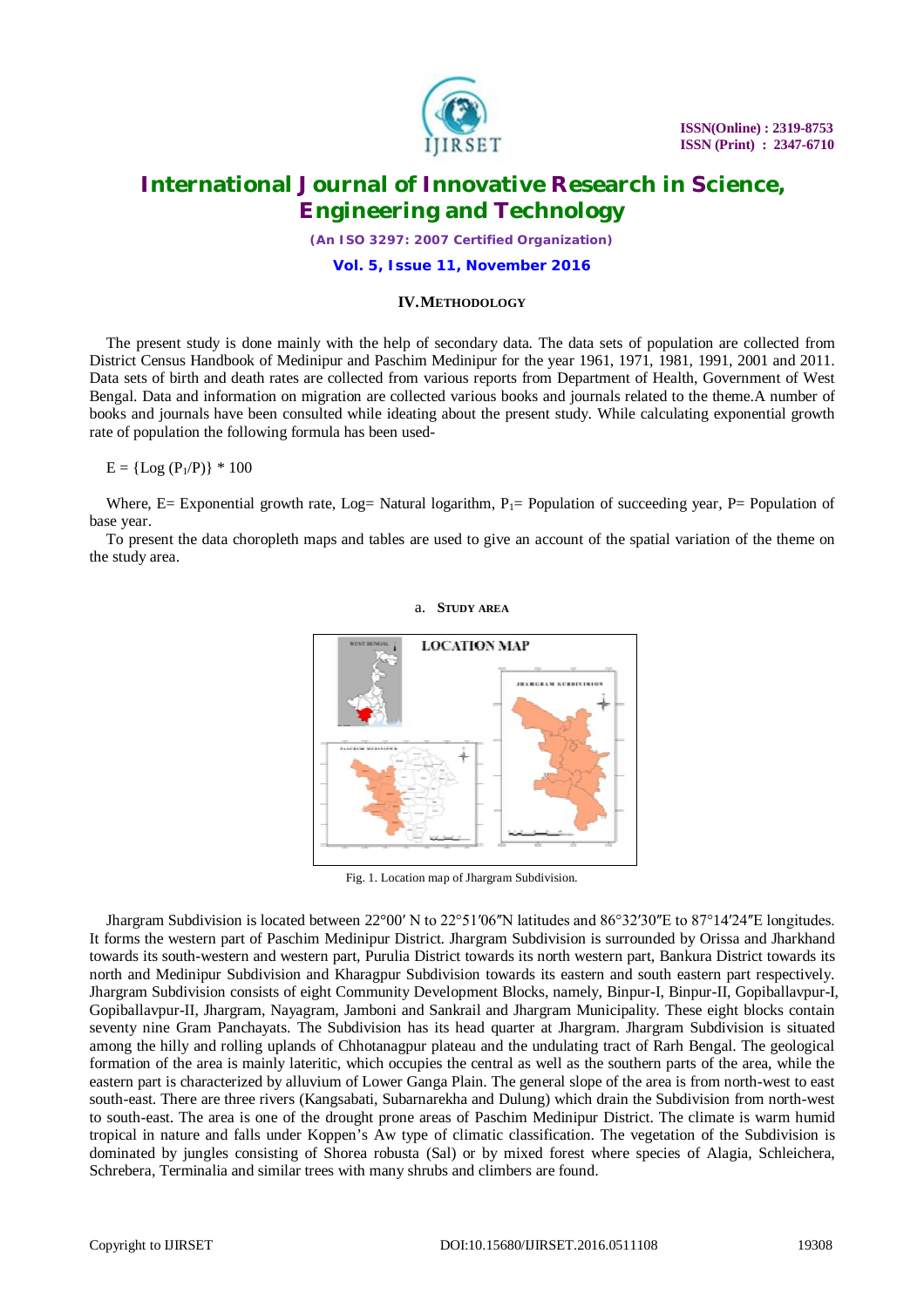

*(An ISO 3297: 2007 Certified Organization)*

**Vol. 5, Issue 11, November 2016**

#### **V. EXPERIMENTAL RESULTS**

Table No. 1. Exponential growth rate of population in Jhargram Subdivision, Paschim Medinipur & West Bengal from 1961 to 2011

| <b>Years</b> | West<br>Bengal $(\% )$ | <b>Paschim</b><br>Medinipur $(\% )$ | <b>Jhargram</b><br>Subdivision $(\% )$ |  |
|--------------|------------------------|-------------------------------------|----------------------------------------|--|
| 1961-71      | 23.80                  | 24.31                               | 19.60                                  |  |
| 1971-81      | 20.84                  | 19.74                               | 12.42                                  |  |
| 1981-91      | 22.10                  | 19.33                               | 16.04                                  |  |
| 1991-2001    | 16.36                  | 14.64                               | 14.18                                  |  |
| 2001-2011    | 12.97                  | 12.98                               | 12.00                                  |  |

Computed by author Data source: District Census Handbook, Medinipur & Paschim Medinipur

A comparative account of population growth in West Bengal, Paschim Medinipur and Jhargram Subdivision on a spatio temporal scale shows that population growth has shown an undulating trend during the mentioned fifty years in West Bengal, Paschim Medinipur and Jhargram Subdivision. During the period 1961 to 1971 the decadal population growth rates were 23.80 percent, 24.31 percent for West Bengal and Paschim Medinipur. These values are considered to be on the higher side of population growth rate, indicating the fact that population grew at a very fast rate during this period. On the other hand Jhargram Subdivision's decadal population growth rate value (19.60%), though a bit higher in nature, is less than that of Paschim Medinipur and West Bengal averages. This show the fact that in Jhargram Subdivision population did not grow to a very large extent as it should be as a part of West Bengal which was one of the highly populated states of India during that time. After independence and partition of Indian subcontinent in 1947 refugees moved from Pakistan to various parts of India especially to West Bengal. The enormous in-migration of people from the then East Pakistan caused a remarkable growth of population all over West Bengal (Kumar, [8] 2007). Jhargram Subdivision also faced this scenario to some extent and thus the population growth showed a high value during 1961 to 1971.Population grew further in all over West Bengal. But during 1971 and 1981 a sharp decrease in decadal population growth rate all over West Bengal can be seen. Paschim Medinipur and Jhargram Subdivision were no exceptions. After the emergence of Bangladesh as an independent state in 1971, the march of refugees continued in West Bengal from Bangladesh. A large chunk of people of minority community infiltrated West Bengal. But there has been a general drop in population growth during this time on the account of expansion of education, family planning programmes and social consciousness. Post 1971 checks on international migration and in migration also led to this decline in growth rate of population in West Bengal. West Bengal had a population growth rate of 20.84 percent while Paschim Medinipur showed 19.74 percent and Jhargram Subdivision had only 12.42 percent population growth rate.During 1981 and 1991 era population size of the entire state showed a rapid increase. Surprisingly population size increased more rapidly than implied by the reported rate of natural increase. This was only possible with substantial immigration. During this period reported death rates have almost formed a plateau and birth rats showed a slow but steady decline, which resulted into the narrowing of gaps between these two components of growth. Thus it can be assumed that the excess growth during this period cannot be fully explained by natural increase (Ray, [9] 1993). Decadal growth rate of population rose to 22.10 from 20.84 percent. Jhargram Subdivision showed a rapid jump in population growth rate which reached 16.04 percent from 12.42 percent. This sudden rise in population growth is not an outcome of birth and death only. In-migration had played an important role in pushing the population growth rate up during this period. Interestingly, population growth rate of Paschim Medinipur showed a very slight decrease in value from 19.74 to 19.33 percent.The census decade of 1991 to 2001 shows a general decline in population growth rate all over India as family planning measures, awareness and education regarding over population have been more in focus as per government's planning check list. As a result population increase slowed down to some extent. In 1991 and 2001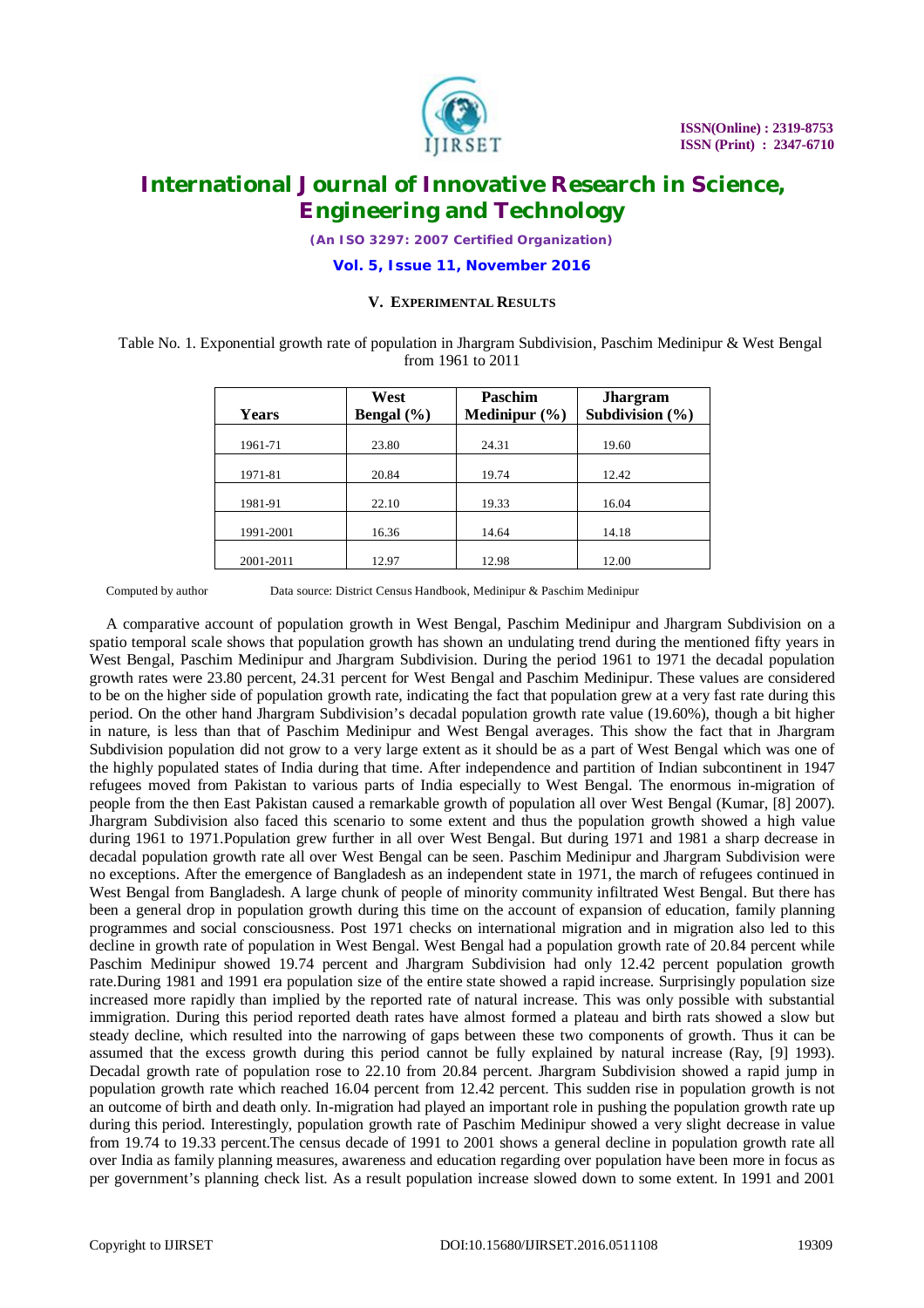

*(An ISO 3297: 2007 Certified Organization)*

#### **Vol. 5, Issue 11, November 2016**

the decadal population growth rate of West Bengal, Paschim Medinipur and Jhargram Subdivision were 16.36, 14.64 and 14.18 respectively. All the values were lower than that of national average. This indicates that a direct impact of further narrowing of gap of birth and death rates has resulted into such a situation. The decreasing trend population growth further continued till 2011. The 2001 and 2011 decade showed the lowest growth rate of population ever since 1961. Growth rates of West Bengal (12.97%) and Paschim Medinipur (12.98%) were still higher than that of Jhargram Subdivision (12%).



Fig. 2. Blockwise population growth in Paschim Medinipur during 1961 to 1971

Given the Subdivisional picture of nature of population growth compared to state and regional level, this paper will now examine decadal population growth of individual CD Blocks of Jhargram Subdivision.

|                          |         |           |         |           |           | <b>Change from</b>                     |
|--------------------------|---------|-----------|---------|-----------|-----------|----------------------------------------|
| <b>CD Block</b>          | 1961-71 | 1971-81   | 1981-91 | 1991-2001 | 2001-2011 | 1961 to 2011                           |
| Jamboni                  | 17.44   | 8.84      | 18.06   | 12.07     | 10.69     | $-6.75$                                |
| Jhargram                 | 19.94   | 17.12     | $-6.21$ | 13.62     | 10.37     | $-9.57$                                |
| Binpur II                | 22.98   | 11.21     | 13.69   | 11.55     | 11.95     | $-11.03$                               |
| Binpur I                 | 18.89   | 13.19     | 15.59   | 12.98     | 11.52     | $-7.37$                                |
| Gopiballavpur II         | 7.38    | 8.38      | 14.36   | 12.81     | 11.8      | 4.42                                   |
| Gopiballaypur I          | 35.29   | 12.87     | 14.4    | 16.76     | 13.23     | $-22.06$                               |
| Nayagram                 | 17.1    | 11.11     | 14.76   | 15.17     | 13.74     | $-3.36$                                |
| Sankrail                 | 19.73   | 13.15     | 12.84   | 15.74     | 11.73     | $-8$                                   |
| Jhargram<br>Municipality | NA      | <b>NA</b> | NA      | 23.31     | 14.94     | Change from 1991<br>to 2011<br>$-8.37$ |

Table No.2. Block wise exponential growth rate of population in Jhargram Subdivision from 1961 to 2011

Computed by author Data source: District Census Handbook, Medinipur & Paschim Medinipur

Jhargram Subdivision as a whole showed a moderately high population growth of 19.60 percent during 1961 to 1971 decade, which was lower than both national and state averages. But it is observed that the range of population growth rate varies from 7.38 in Gopiballavpur II to 35.29 percent in Gopiballavpur I. It is interesting to note here that both the CD Blocks are adjacent to each other. During 1961 these two Blocks were non-existent, there was only one Block called Gopiballavpur which consisted of present day Gopiballavpur I and II. Both the CD Blocks are near Subarnarekha River, but the concentration of schedule tribes in Gopiballavpur I was more than that of in Gopiballavpur II. Thus it is possible that the birth rate amongst the tribes of Gopiballavpur I was much higher than the death rate due to unawareness and lack of education. Thus the natural increase has resulted into the high population growth in the area. Also being situated near the river banks has helped in attracting more number of people to the particular block. On the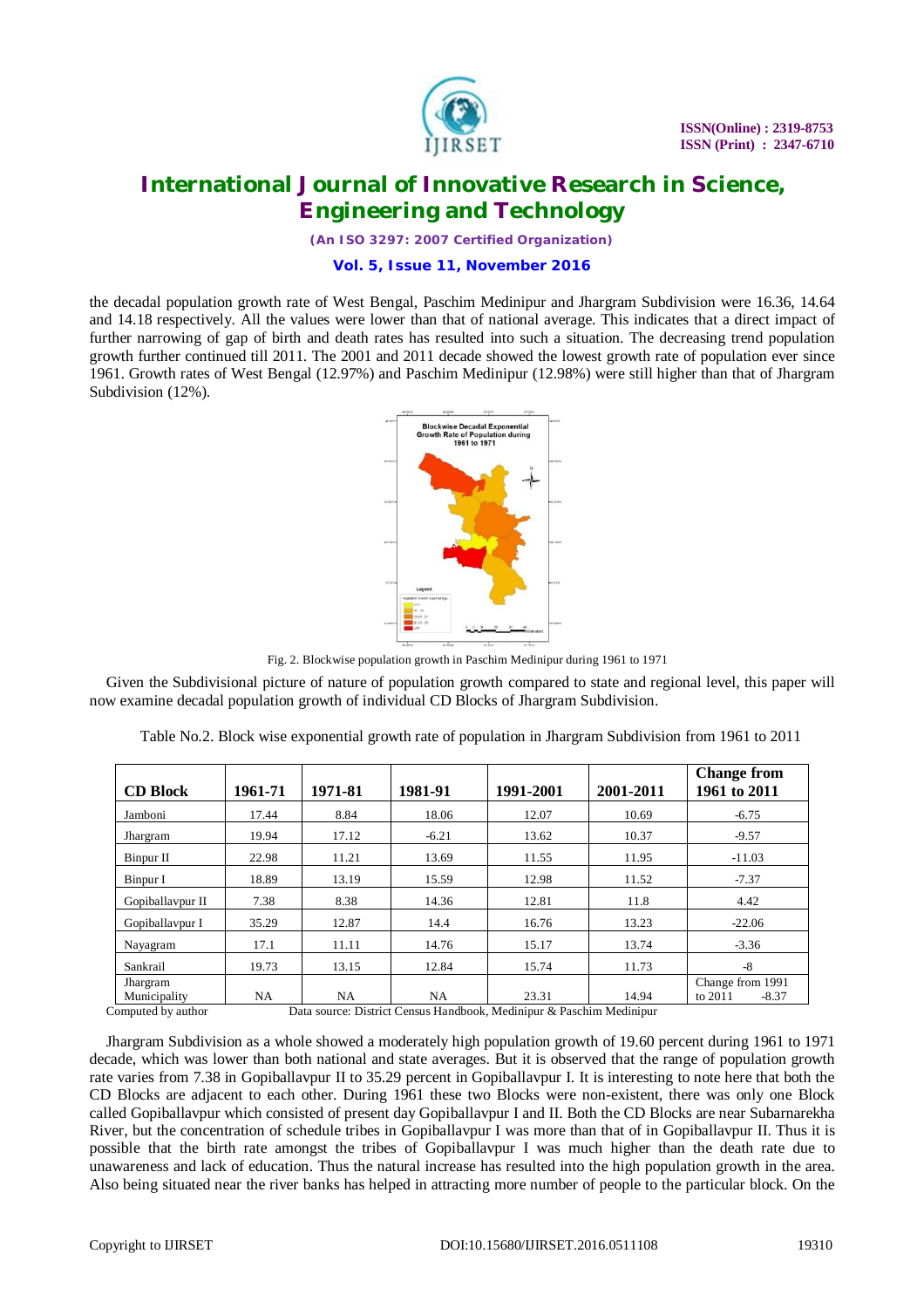

*(An ISO 3297: 2007 Certified Organization)*

#### **Vol. 5, Issue 11, November 2016**

other hand Gopiballavpur II is also situated near river bank but the least rate of growth indicates that not a very big number of people lived there during that period, the majority of Gopiballavpur II was covered with agricultural land. The second highest population growth is observed in Binpur II. Again this area was populated by mainly tribal people in large numbers during 1961  $\&$  1971, thus the high birth rates might have led to high growth rate of population in this region. There was no such division as Binpur I and II in 1961, but Binpur was an undivided CD block consisting of all the villages of present day Binpur I and II. Except for one CD Block of Gopiballavpur II all the other CD Blocks show decadal birth rates more than 17 percent. This means almost all the blocks experienced high population increase during this decade. Some of it owed to natural increase and some of it owed to in-migration of refugees.



Fig.3. Blockwise population growth rate in Jhargram Subdivision during 1971 to 1981

It is observed that population growth all over West Bengal declined during 1971-81 era. All the CD Blocks of Jhargram Subdivision showed a decline too in decadal population growth arte except for Gopiballavpur II. The whole region of Jhargram Subdivision can be classified in two groups i.e. the western part having lesser population growth and the eastern part having higher population growth. Although there has been a slight increase in growth rate, but the least rate of population growth is still seen in Gopiballavpur II (8.38%). Again this situation was relevant mainly due to less number of people inhabiting the area and presence of more agricultural land. The highest value of population growth rate is seen in Jhargram block (17.12%). The developmental initiatives in Jhargram block was the main reason in growth of population in this region. Although the block recorded a decrease in population growth rate from that of the previous decade. All the remaining blocks show population growth of more than 11 percent in the Subdivision. The decrease of population growth rate was a result of growing social awareness and development in education sectors. Overall all the blocks represent low to middle population growth rate during this era.



Fig.4. Blockwise population growth rate in Jhargram Subdivision during 1981 to 1991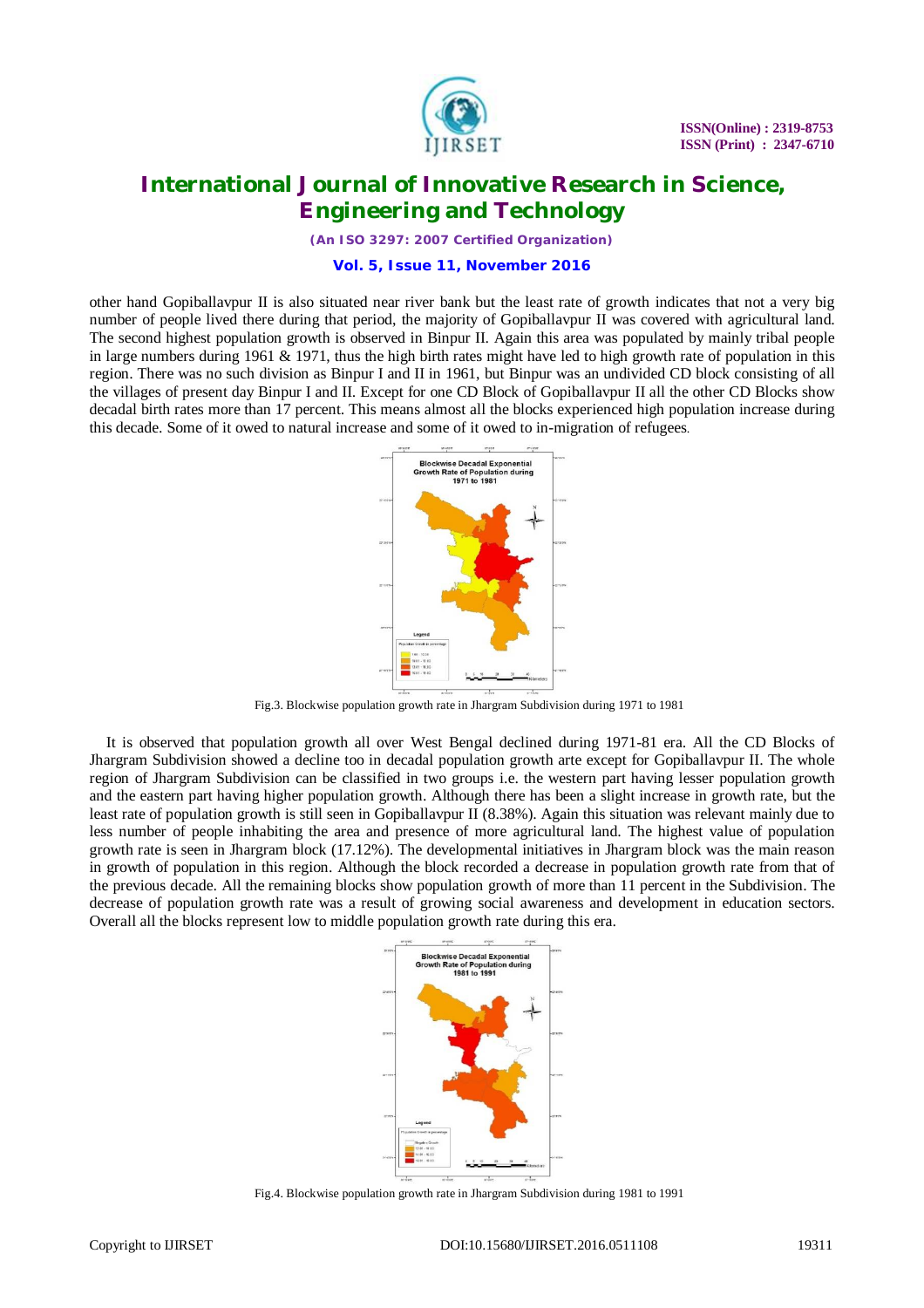

*(An ISO 3297: 2007 Certified Organization)*

**Vol. 5, Issue 11, November 2016**

In 1981-91 population growth rate once again showed an increasing trend during this period. All the CD Blocks of Jhargram Subdivision experienced an increase in decadal population growth rate from the previous decade except for Jhargram and Sankrail Blocks. The increase in population was partially due to high birth rate and mostly due to inmigration of people from Bangladesh who came and settled in various districts of West Bengal after the independence of Bangladesh in 1971. During this decade Jamboni Subdivision showed a marked increase in population growth, ranking first among all the other CD Blocks of Jhargram Subdivision. Here population growth during 1971 and 81 was 8.84 percent which rose to 18.06 percent in 1981-91 era. On the other hand Jhargram Block had under gone an important politico-administrative change during this decade. A part of Jhargram block was separated from its jurisdiction to form Jhargram Municipality in 1982. Jhargram town became the Subdivisional headquarter of Jhargram Municipality. Naturally the area and the population both got affected due to this change. Some people automatically fell under the jurisdiction of Jhargram Municipality who were initially under the CD Block of Jhargram and some shifted to Jhargram Municipality from other areas of Jhargram Block for better future opportunities. Thus during this period Jhargram Block showed a negative growth rate of -6.21 percent. Sankrail was another block which showed decreased population growth rate of 12.84 percent. All the remaining blocks had population growth rates which fell within the range of more than 12 percent and less than 18 percent in general. Thus a general increase in population growth can be seen during the above mentioned era.



Fig.5. Blockwise population growth rate in Jhargram Subdivision during 1991 to 2001

During 1991 and 2001 era population size increased but the decadal rate of population growth was even lower than that of the previous decade in almost entire West Bengal. Paschim Medinipur and Jhargram Subdivision apparently followed the same trend. But when block level situations are considered it portrayed a different trend. Four out of eight Blocks showed an increase in population growth and the other four blocks showed a decrease in population growth rate from that of the previous era. It is worth mentioning here that during 1981 to1991 census period Binpur was divided into Binpur I and II and Gopiballavpur was divided into Gopiballavpur I and II. The maximum population growth rate was in Jhargram Municipality (23.31%) and among the blocks the highest was Gopiballavpur I (16.76%). In Gopiballavpur I the growth rate increased from 14. 4 to 16.76 percent. This situation is can only be explained with the fact that since the particular block was covered with mostly tribal population, thus the positive sides of family planning were not totally understood by the people of that place. Also, people from neighbouring states and districts came to work in agricultural fields here in a good number. All these factors must have affected the rise in population growth in Gopiballavpur I. Actually Jhargram Municipality showed the maximum growth rate in the area but since it just came into being in 1982 a lot of people moved to this area. The educational, social infrastructure were better, medical facilities were improved, connectivity was growing, job opportunities were better, which attracted a lot of people to this Municipal area. More than the natural increase the migration has resulted into this high rate of population growth in Jhargram Municipality. Jhargram, Gopiballavpur I, Nayagram and Sankrail blocks experienced increase in population growth rate from previous decade. For the decade 1991 and 2001 the block wise population growth rate shows a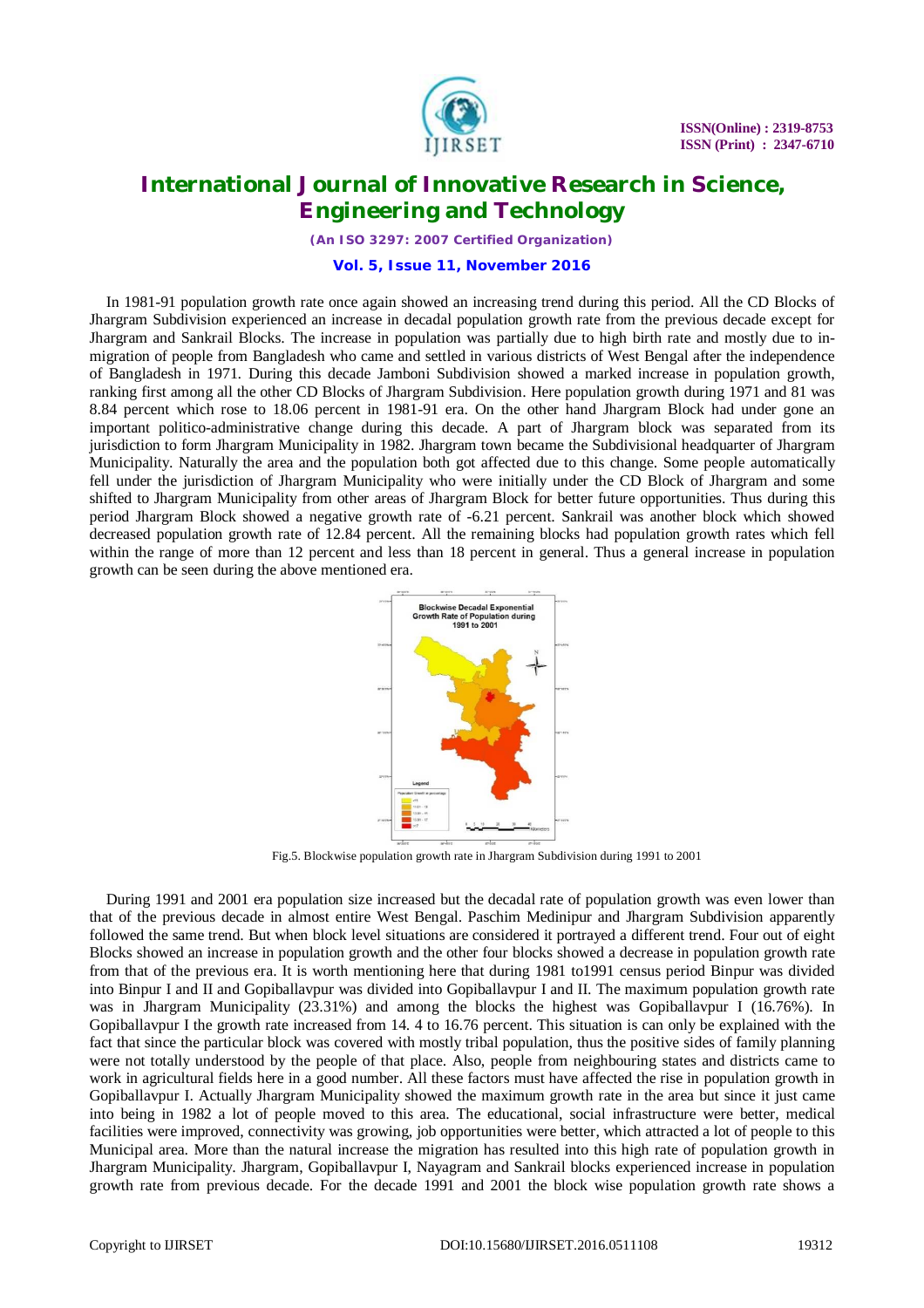

*(An ISO 3297: 2007 Certified Organization)*

#### **Vol. 5, Issue 11, November 2016**

descending pattern from south to north. It is quite obvious that after experiencing a negative growth rate in the previous era, the settling of political and administrative situations must have led to rise in population in the area. Also being situated near municipal town and Sub divisional headquarter Jhargram, CD block of Jhargram experienced an increased growth in population. Thus overall a trend of population growth can be observed in the blocks of Jhargram Subdivision which does not match with that of state and regional level population growth rate trends.



Fig.6. Blockwise population growth rate in Jhargram Subdivision during 2001 to 2011

In 2001 to 2011 decade the major administrative change that occurred at district level was the division of Medinipur to East and West in 2002. All the blocks of Jhargram Subdivision during this period have shown considerable low values of population growth. During this era the general trend of population growth conforms to the state and regional level averages and shows the similar pattern at block level. It is found that all the blocks except Binpur II have decreasing population growth from the previous era. The highest population of 14.94 percent was found in Jhargram Municipality, while the lowest was in Jhargram Block. The Blocks of Nayagram and Gopiballavpur I rank second and third in population growth having a growth rate of 13.74 and 13.23 percent respectively. Along with Jhargram, Jamboni Block also shows relatively low population growth of 10.69 percent. Binpur II recorded a slight increase in population growth rate during this period. Jhargram Municipality is surrounded by Jhargram block, yet two extreme growth rates (the highest and lowest in the Subdivision) are present in these two regions. In general the population growth rate is much lower than the national and state levels which indicates that population did not grow to a very high extent in Jhargram Subdivision.

#### **VI.CONCLUSION**

Population if taken as numbers, is always increasingbut the rate of increase is declining almost all over the world. This pattern of decreasing population growth is not always a very smooth decline, but is often affected by several physical as well as socio-economic factors that cater to sudden increase or decrease in population size on a spatiotemporal scale. Jhargram Subdivision shows a declining population growth rate. The equilibrium between birth rate death rate and migration has put the status of the subdivision in the late second stage of demographic transition where birth rates have started to decrease and death rate has already decreased to a large extent resulting into a slower growth rate of population. But in order to stabilise the situation to an optimum level the birth rate has to decrease more in coming years. The in migration and out migration have very little influence in the area in recent times. The CD Blocks have shown a declining trend of population growth except for Gopiballavpur II. Various socio-econo-political reasons are responsible for an uneven pattern of population growth rate in the blocks. Still the availability of population as a resource is ample and it is crucial to convert the population to an asset from a liability.